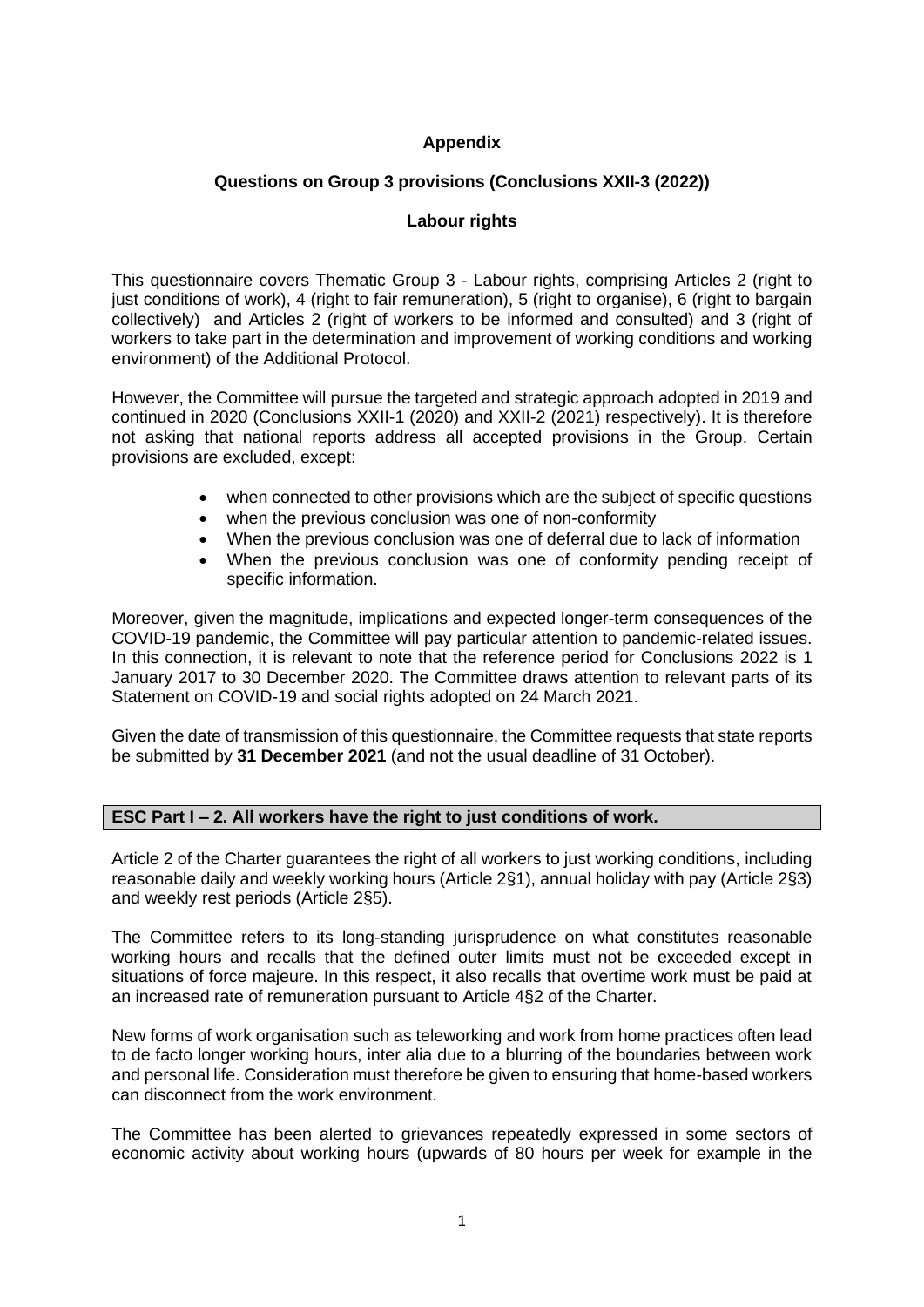health sector / hospital work). Allegedly, the pandemic and the demands placed on healthcare as a result of the COVID-19 crisis exacerbated this for many workers.

There is also a higher risk of abuse of working hours in the catering industry, sub-contracted non-unionised hospitality industry work, domestic and care work.

As regards the platform or gig economy, workers may be confronted with long working hours and inadequate rest periods in order to make a decent living, or they may have to accept unreasonable numbers of gigs in order not to lose the "privilege" of getting more or "better" work from the platform.

Precarious and low-paid workers, including in the gig economy and those on zero-hour contracts, are particularly vulnerable to the impacts of the COVID-19 crisis and States Parties must ensure that these categories of workers enjoy all the labour rights set out in the Charter. This includes not only those pertaining to safe and healthy working conditions, reasonable working hours and fair remuneration (see below), but also rights relating to notice periods, protection against deduction from wages, dismissal protection, trade union membership, information and consultation at the workplace (notably Articles 4 and 5 of the Charter and Articles 2 and 3 of the Additional Protocol).

#### **Article 2 – The right to just conditions of work**

With a view to ensuring the effective exercise of the right to just conditions of work, the Parties undertake:

1. to provide for reasonable daily and weekly working hours, the working week to be progressively reduced to the extent that the increase of productivity and other relevant factors permit;

- *a) Please provide updated information on the legal framework to ensure reasonable working hours (weekly, daily, rest periods, …) and exceptions (including legal basis and justification). Please provide detailed information on enforcement measures and monitoring arrangements, in particular as regards the activities of labour inspectorates (statistics on inspections and their prevalence by sector of economic activity, sanctions imposed, etc.).*
- *b) The Committee would welcome specific information on proactive action taken by the authorities (whether national, regional, local and sectoral, including national human rights institutions and equality bodies, as well as labour inspectorate activity, and on the outcomes of cases brought before the courts) to ensure the respect of reasonable working hours; please provide information on findings (e.g. results of labour inspection activities or determination of complaints by domestic tribunals and courts) and remedial action taken in respect of specific sectors of activity, such as the health sector, the catering industry, the hospitality industry, agriculture, domestic and care work.*
- *c) Please provide information on law and practice as regards on-call time and service (including as regards zero-hours contracts), and how are inactive on-call periods treated in terms of work and rest time as well as remuneration.*
- *d) Please provide information on the impact of the COVID-19 crisis on the right to just conditions of work and on general measures taken to mitigate adverse impact. As*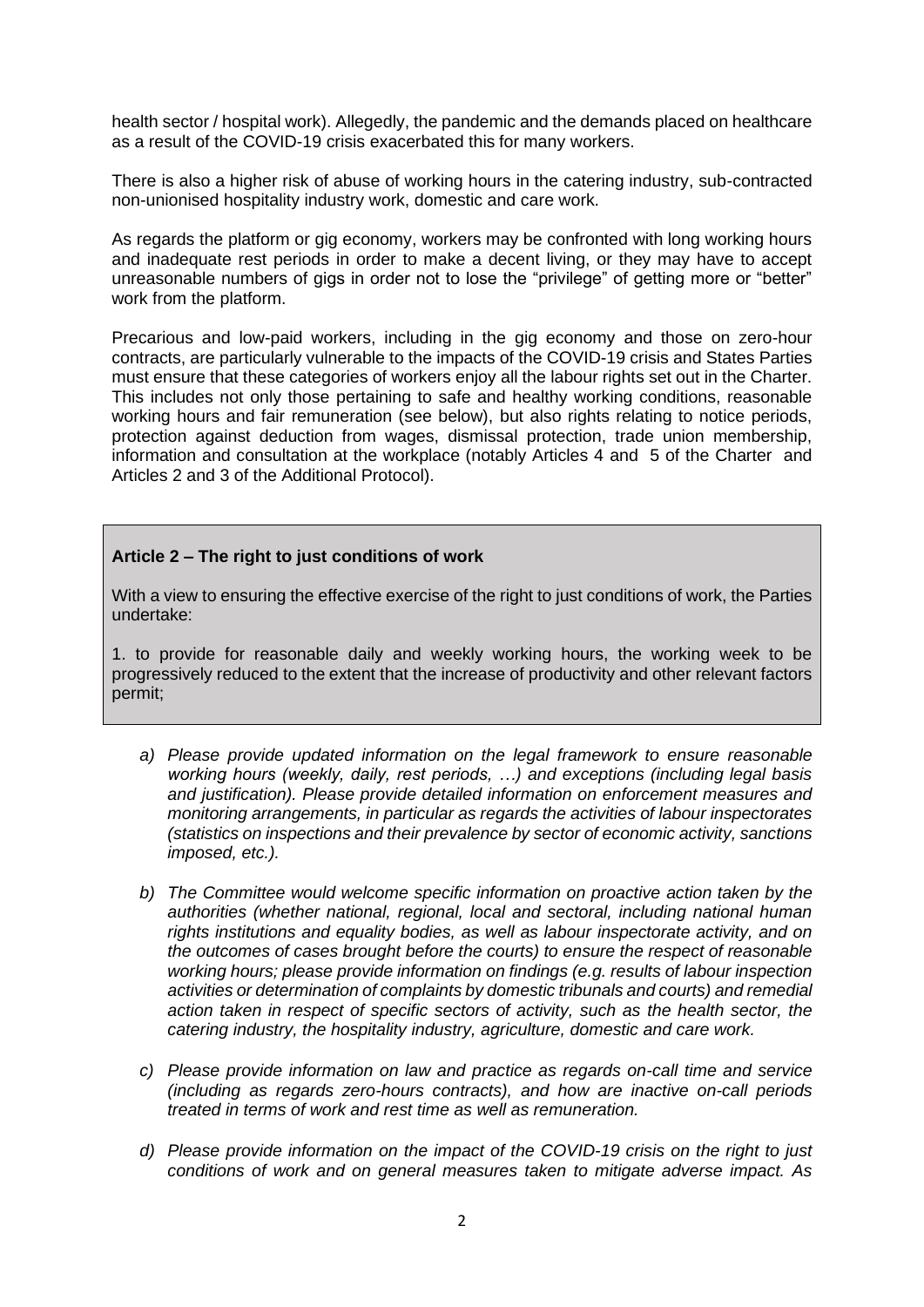*regards more specifically working time during the pandemic, please provide information on the enjoyment of the right to reasonable working time in the following sectors: health care and social work (nurses, doctors and other health workers, workers in residential care facilities and social workers, as well as support workers, such as laundry and cleaning staff); law enforcement, defence and other essential public services; education; transport (including long-haul, public transport and delivery services).*

- *e) The Committee would welcome additional general information on measures put in place in response to the COVID-19 pandemic intended to facilitate the enjoyment of the right to reasonable working time (e.g. flexible working hours, teleworking, other measures for working parents when schools and nurseries are closed, etc.). Please include information on the legal instruments used to establish them and the duration of such measures.*
- *f) If the previous conclusion was one of non-conformity, please explain whether and how the problem was remedied. If the previous conclusion was deferred or conformity pending receipt of information, please reply to the questions raised.*
- 2. to provide for public holidays with pay;

3. to provide for a minimum of two weeks' annual holiday with pay;

4. to provide for additional paid holidays or reduced working hours for workers engaged in dangerous or unhealthy occupations as prescribed

5. to ensure a weekly rest period which shall, as far as possible, coincide with the day recognised by tradition or custom in the country or region concerned as a day of rest;

- *a) No information is requested on these provisions, except insofar as they concern special arrangements related to the pandemic or changes to work arrangements following the pandemic: public holidays (Article 2§2), annual holiday (2§3), reduced working time in inherently dangerous or unhealthy occupations, in particular health assessments, including mental health impact (2§4), weekly rest period (2§5).*
- *b) However, if the previous conclusion concerning provisions in Article 2, paragraphs 2 through to 5, was one of non-conformity, please explain whether and how the problem was remedied. If the previous conclusion was deferred or conformity pending receipt of information, please reply to the questions raised.*

**ESC Part I – 4. All workers have the right to a fair remuneration sufficient for a decent standard of living for themselves and their families.**

Fair remuneration is a key Charter right (Article 4§1 of the Charter). This provision guarantees the right to a remuneration such as to ensure a decent standard of living. It applies to all workers, regardless of the sector or employment regime.

The requirement that workers be remunerated fairly and sufficiently for a decent standard of living for themselves and their families applies equally to atypical jobs and to emerging arrangements such as the gig or platform economy, and the work relations stemming from zero hours contracts. It goes without saying that circumventing through any means fair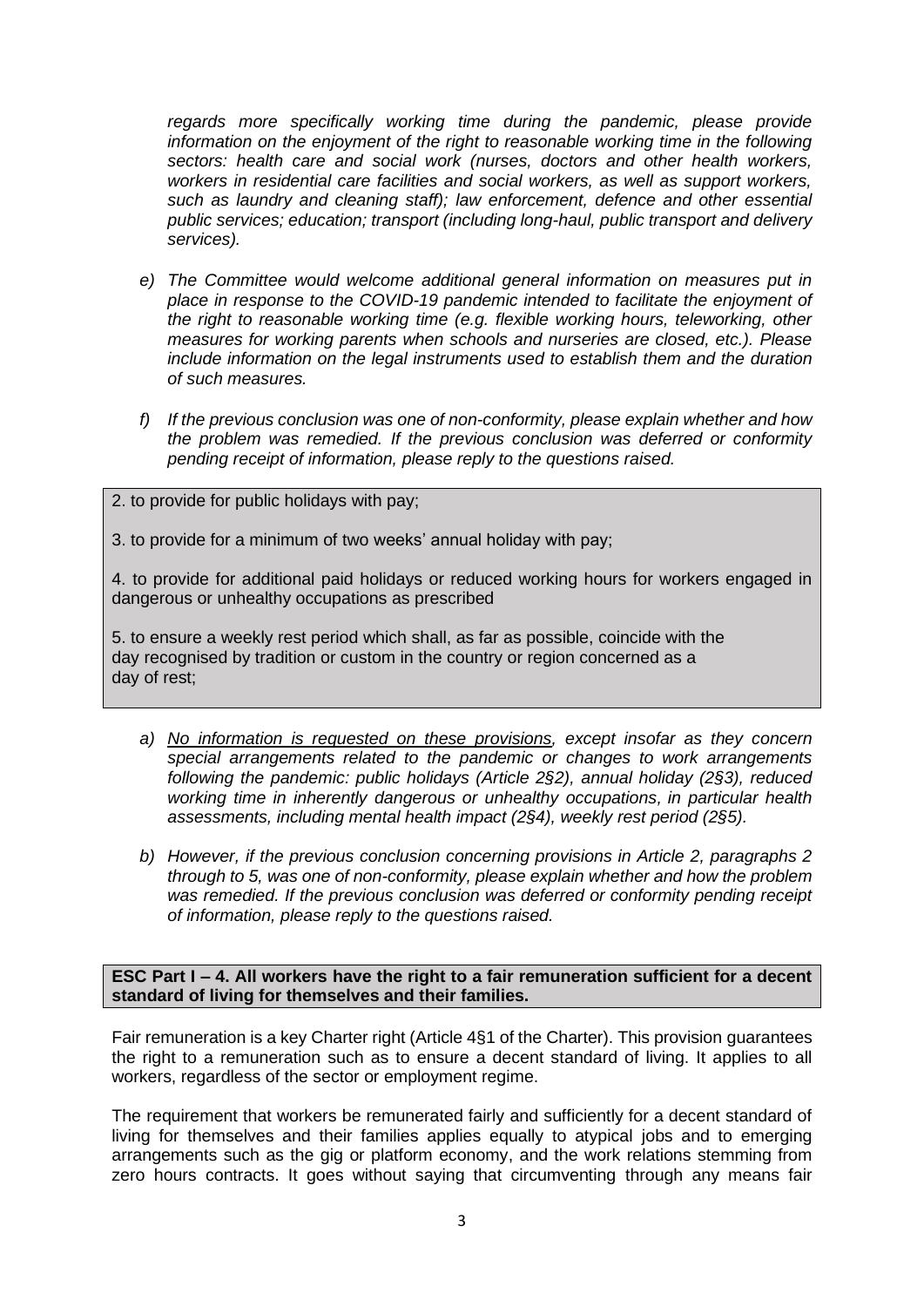remuneration requirements is unacceptable. Areas of concern also include —but are not limited to— agriculture and food-processing sectors, hospitality industry, domestic work and care work.

In some cases, prevailing wages or contractual arrangements lead to a significant number of so-called working poor, including persons working two or more jobs or full-time workers living in substandard conditions. It should be underlined that the concept of "decent standard of living" goes beyond merely material basic necessities such as food, clothing and housing, and includes resources necessary to participate in cultural, educational and social activities.

"Remuneration" relates to the compensation — either monetary or in kind — paid by an employer to a worker for time worked or work done. It covers, where applicable, special bonuses and gratuities. On the other hand, social transfers (e.g. social security allowances or benefits) are taken into account only when they have a direct link to the wage.

To be considered fair, net minimum wages should not fall below 60% of average wage in the labour market; 50% if explained and duly justified as to how it amounts to fair remuneration sufficient for a decent standard of living for the workers concerned and their families. The Committee will only be satisfied that lower wages are fair on the basis of compelling or convincing evidence provided to it.

States Parties must devote necessary efforts to reach and respect this minimum requirement and to regularly adjust minimum rates of pay, including during the COVID-19 crisis. The Committee also considers that the right to fair remuneration includes the right to an increased pay for workers most exposed to COVID-19-related risks. More generally, income losses during lockdowns or additional costs incurred by teleworking and work from home practices due to COVID-19 should be adequately compensated.

## **Article 4 – The right to a fair remuneration**

With a view to ensuring the effective exercise of the right to a fair remuneration, the Parties undertake:

1. to recognise the right of workers to a remuneration such as will give them and their families a decent standard of living;

The exercise of [this right] shall be achieved by freely concluded collective agreements, by statutory wage-fixing machinery, or by other means appropriate to national conditions.

- *a) Please provide information on gross and net minimum wages and their evolution over the reference period, including about exceptions and detailed statistics about the number (or proportion) of workers concerned by minimum or below minimum wage. Please provide specific information about furlough schemes during the pandemic, including as regards rates of pay and duration. Provide statistics both on those covered by these arrangements and also on categories of workers who were not included.*
- *b) The Committee also requests information on measures taken to ensure fair remuneration (above the 60% threshold, or 50% with the proposed explanations or justification) sufficient for a decent standard of living, for workers in atypical jobs, those employed in the gig or platform economy, and workers with zero hours contracts. Please also provide information on fair remuneration requirements and enforcement*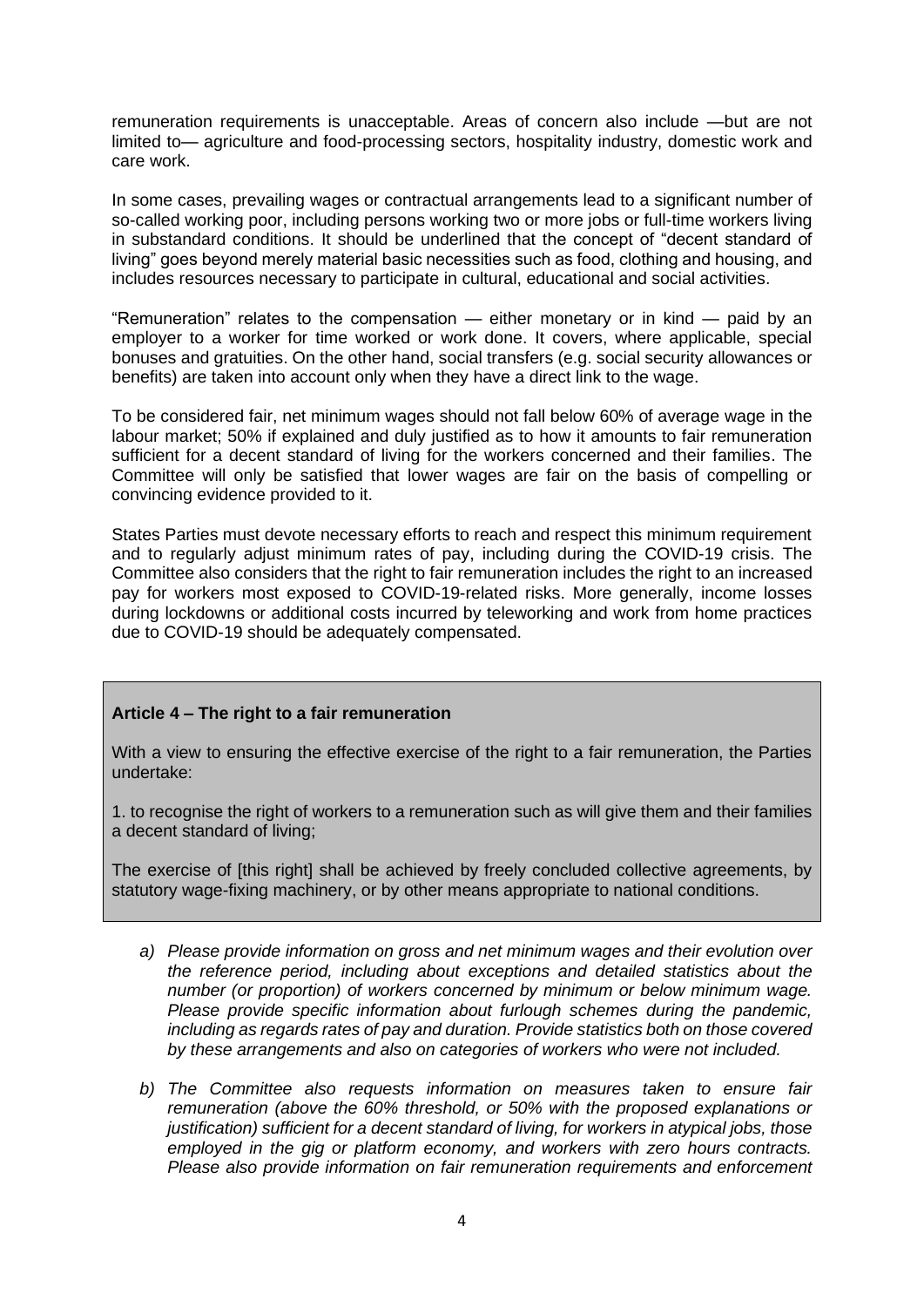*activities (e.g. by labour inspectorates or other relevant bodies) as well as on their outcomes (legal action, sanctions imposed) as regards circumvention of minimum wage requirements (e.g. through schemes such as sub-contracting, service contracts, including cross-border service contracts, platform-managed work arrangements, resorting to false self-employment, with special reference to areas where workers are at risk of or vulnerable to exploitation, for example agricultural seasonal workers, hospitality industry, domestic work and care work, temporary work, etc.).*

- *c) Please also provide information on the nature of the measures taken to ensure that this right is effectively upheld as regards the categories of workers referred to in the previous paragraph (b) or in other areas of activity where workers are at risk of or vulnerable to exploitation, making in particular reference to regulatory action and to promotion of unionisation, collective bargaining or other means appropriate to national conditions.*
- *d) If the previous conclusion was one of non-conformity, please explain whether and how the problem was remedied. If the previous conclusion was deferred or conformity pending receipt of information, please reply to the questions raised.*

2. to recognise the right of workers to an increased rate of remuneration for overtime work, subject to exceptions in particular cases;

- *a) Please provide up to date information on the rules applied to on-call service, zero-hour contracts, including on whether inactive periods of on-call duty are considered as time worked or as a period of rest and how these periods are remunerated.*
- *b) Please explain the impact of the COVID-19 crisis on the right to a fair remuneration as regards overtime and provide information on measures taken to protect and fulfil this right. Please include specific information on the enjoyment of the right to a fair remuneration/compensation for overtime for medical staff during the pandemic and explain how the matter of overtime and working hours was addressed in respect of teleworking (regulation, monitoring, remuneration, increased compensation).*
- *c) The Committee would welcome information on any other measures put in place intended to have effects after the pandemic which affect overtime regulation and its remuneration/compensation. Provide information on their intended duration and the time frame for them to be lifted.*
- *d) If the previous conclusion was one of non-conformity, please explain whether and how the problem was remedied. If the previous conclusion was deferred or conformity pending receipt of information, please reply to the questions raised.*

3. to recognise the right of men and women workers to equal pay for work of equal value;

- *a) Please provide information on the impact of COVID-19 and the pandemic on the right of men and women workers to equal pay for work of equal value, with particular reference and data related to the extent and modalities of application of furlough schemes to women workers.*
- *b) If the previous conclusion was one of non-conformity, please explain whether and how the problem was remedied. If the previous conclusion was deferred or conformity pending receipt of information, please reply to the questions raised.*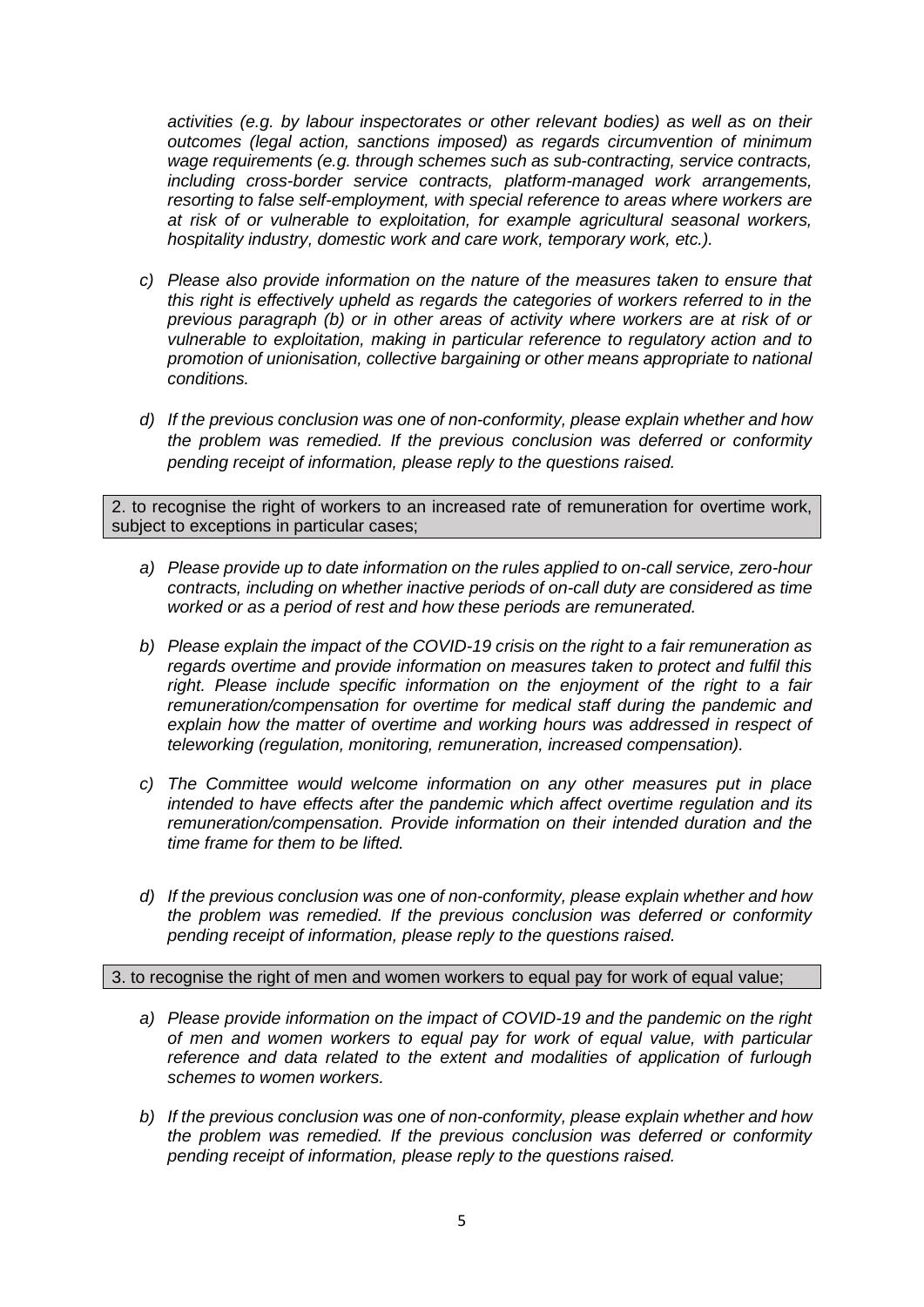4. to recognise the right of all workers to a reasonable period of notice for termination of employment;

- *a) Please provide information on the right of all workers to a reasonable period of notice for termination of employment (legal framework and practice), including any specific arrangements made in response to the COVID-19 crisis and the pandemic.*
- *b) If the previous conclusion was one of non-conformity, please explain whether and how the problem was remedied. If the previous conclusion was deferred or conformity pending receipt of information, please reply to the questions raised.*

5. to permit deductions from wages only under conditions and to the extent prescribed by national laws or regulations or fixed by collective agreements or arbitration awards.

The exercise of these rights shall be achieved by freely concluded collective agreements, by statutory wage-fixing machinery, or by other means appropriate to national conditions.

*No information requested, except where there was a conclusion of non-conformity or a deferral in the previous conclusion for your country. For conclusions of nonconformity, please explain whether and how the problem has been remedied and for deferrals, please reply to the questions raised.*

# **ESC Part I**

**5. All workers and employers have the right to freedom of association in national or international organisations for the protection of their economic and social interests.**

**6. All workers and employers have the right to bargain collectively.**

**AP Part 1**

**2. Workers have the right to be informed and to be consulted within the undertaking.**

**3. Workers have the right to take part in the determination and improvement of the working conditions and working environment in the undertaking.**

The right to organise, the right to collective bargaining and social dialogue guaranteed notably by Articles 5 and 6 of the Charter have taken on new dimensions and new importance in the COVID-19 crisis. Trade unions and employers' organisations should be consulted at all levels on employment-related measures to fight and contain COVID-19 here and now and to recover from the economically disruptive effects of the pandemic in the longer term. Agreements to this effect, whether tripartite or bipartite, should be concluded where appropriate.

The importance of dialogue and participation (good democratic governance) in the post-COVID-19 reconstruction process cannot be overestimated. Given that trade unions and workers organisations are sine qua non participants in this process, it is incumbent on States Parties to promote, enable and facilitate such dialogue and participation.

This is called for at all levels, including the industry/sectoral level and the company level. New health and safety requirements, new forms of work organisation (teleworking, work-sharing,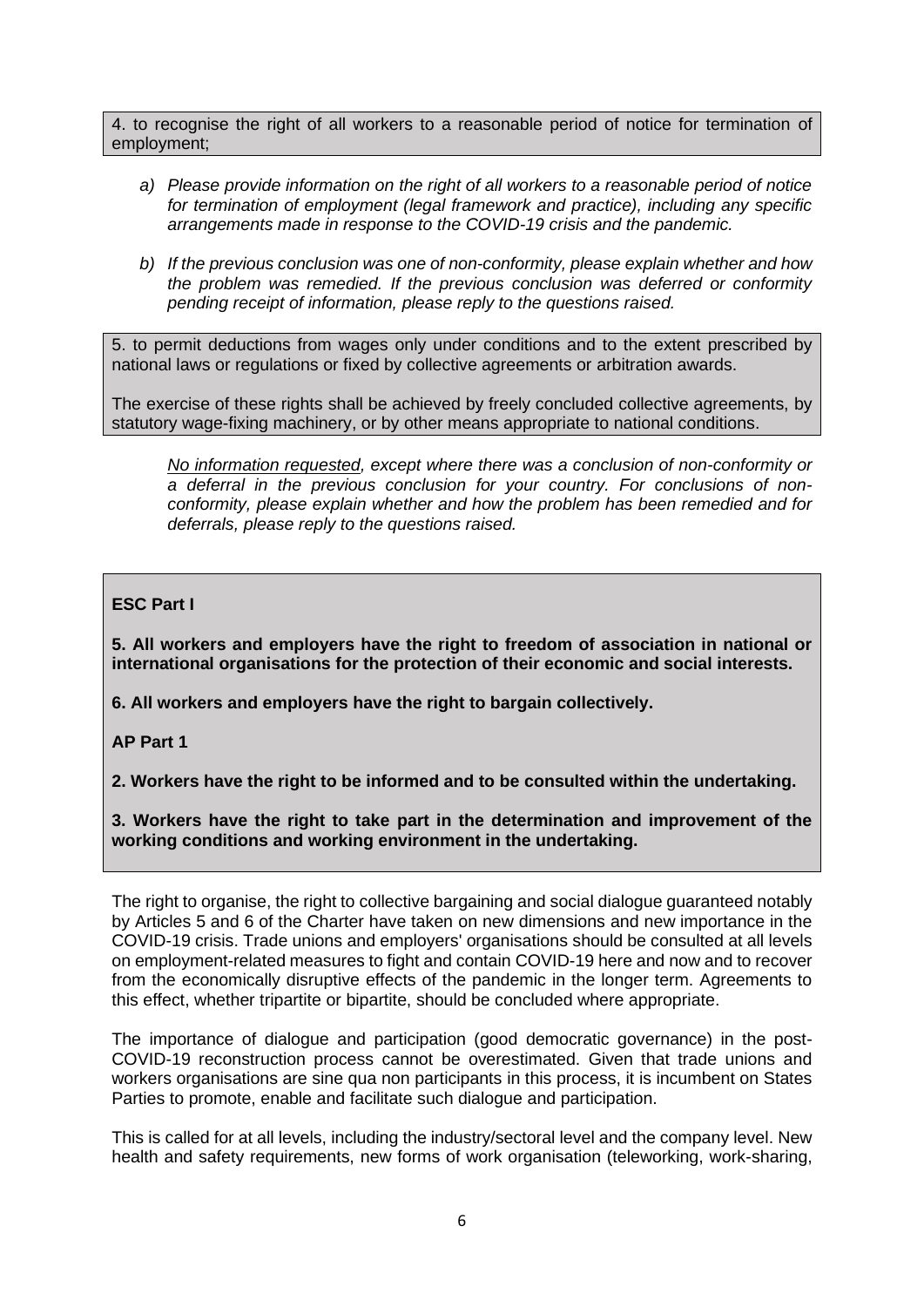etc.) and workforce reallocation, all impose obligations with regard to consultation and information of workers' representatives in terms of Articles 2 and 3 of the Additional Protocol.

Under Article 6§4 of the Charter the right of workers in essential services to take collective action may be subjected to limited restrictions in order to ensure the continued operation of such services, for example during a public health emergency. However, any such restrictions must satisfy the conditions laid down by Article G of the Charter

In this respect, the ECSR notes that Article 6§4 of the Charter entails a right of workers to take collective action (e.g. work stoppage) for occupational health and safety reasons. This means, for example, that strikes in response to a lack of adequate personal protective equipment or lack of adequate distancing, disinfection and cleaning protocols at the workplace would fall within the scope of the Charter's guarantee.

### **Article 5 – The right to organise**

With a view to ensuring or promoting the freedom of workers and employers to form local, national or international organisations for the protection of their economic and social interests and to join those organisations, the Parties undertake that national law shall not be such as to impair, nor shall it be so applied as to impair, this freedom. The extent to which the guarantees provided for in this article shall apply to the police shall be determined by national laws or regulations. The principle governing the application to the members of the armed forces of these guarantees and the extent to which they shall apply to persons in this category shall equally be determined by national laws or regulations.

- *a) Please provide data on trade union membership prevalence across the country and across sectors of activity, as well as information on public or private sector activities in which workers are excluded from forming organisations for the protection of their economic and social interests or from joining such organisations. Also provide information on recent legal developments in these respects and measures taken to promote unionisation and membership (with specific reference to areas of activity with low level of unionisation, such as knowledge workers, agricultural and seasonal workers, domestic workers, catering industry and workers employed through service outsourcing, including cross border service contracts).*
- *b) Also provide information on measures taken or considered to proactively promote or ensure social dialogue, with participation of trade unions and workers organisations, in order to take stock of the COVID-19 crisis and pandemic and their fallout, and with a view to preserving or, as the case may be, restoring the rights protected under the Charter after the crisis is over.*
- *c) If the previous conclusion was one of non-conformity, please explain whether and how the problem was remedied. If the previous conclusion was deferred or conformity pending receipt of information, please reply to the questions raised.*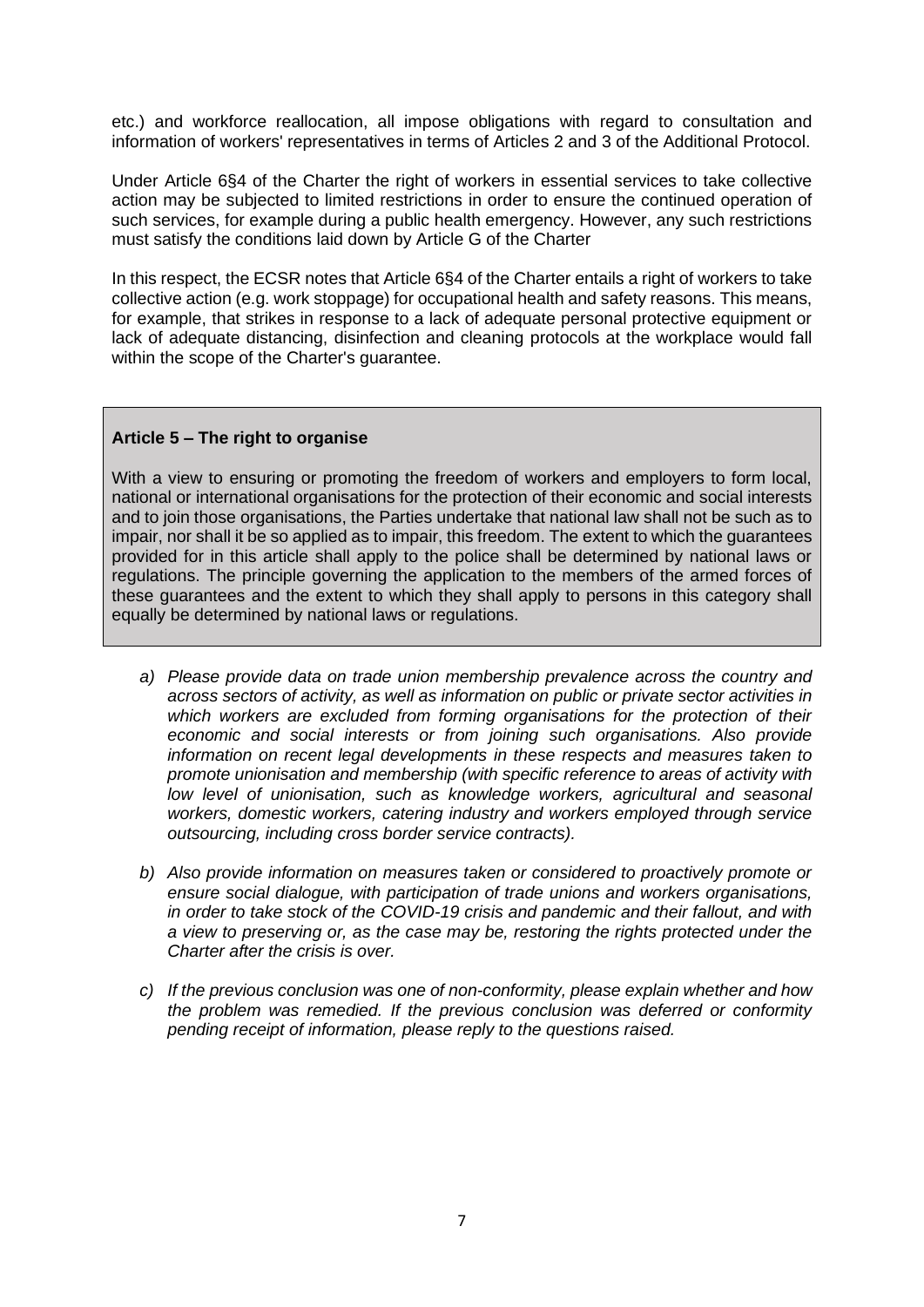## **Article 6 – The right to bargain collectively**

With a view to ensuring the effective exercise of the right to bargain collectively, the Parties undertake:

1. to promote joint consultation between workers and employers;

*No information requested. If the previous conclusion concerning the provision was one of non-conformity, please explain whether and how the problem was remedied. If the previous conclusion was deferred or conformity pending receipt of information, please reply to the questions raised.*

2. to promote, where necessary and appropriate, machinery for voluntary negotiations between employers or employers' organisations and workers' organisations, with a view to the regulation of terms and conditions of employment by means of collective agreements;

*Please provide information on specific measures taken during the pandemic to ensure the respect of the right to bargain collectively. Please make specific reference to the situation and arrangements in the sectors of activity hit worst by the crisis whether as a result of the impossibility to continue their activity or the need for a broad shift to distance or telework, or as a result of their frontline nature, such as health care, law enforcement, transport, food sector, essential retail and other essential services.*

3. to promote the establishment and use of appropriate machinery for conciliation and voluntary arbitration for the settlement of labour disputes;

*No information requested. If the previous conclusion concerning the provision was one of non-conformity, please explain whether and how the problem was remedied. If the previous conclusion was deferred or conformity pending receipt of information, please reply to the questions raised.*

#### and recognise:

4. the right of workers and employers to collective action in cases of conflicts of interest, including the right to strike, subject to obligations that might arise out of collective agreements previously entered into.

- *a) Please provide information on specific measures taken during the pandemic to ensure the right to strike (Article 6§4). As regards minimum or essential services, please provide information on any measures introduced in connection with the COVID-19 crisis or during the pandemic to restrict the right of workers and employers to take industrial action.*
- *b) If the previous conclusion concerning the provision was one of non-conformity, please explain whether and how the problem was remedied. If the previous conclusion was*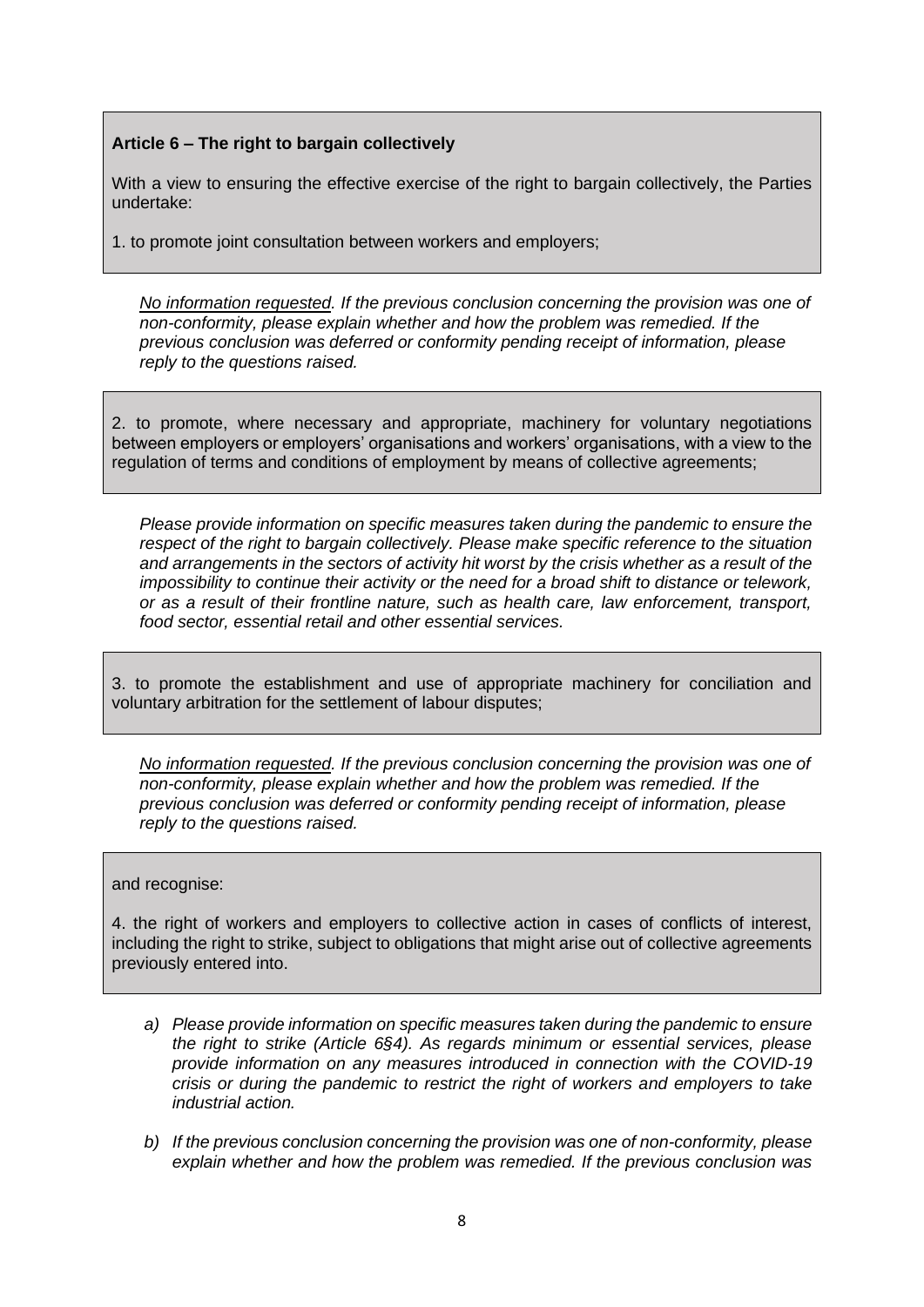*deferred or conformity pending receipt of information, please reply to the questions raised.*

### **Article 2 of the Additional Protocol – The right to information and consultation**

With a view to ensuring the effective exercise of the right of workers to be informed and consulted within the undertaking, the Parties undertake to adopt or encourage measures enabling workers or their representatives, in accordance with national legislation and practice:

a. to be informed regularly or at the appropriate time and in a comprehensible way about the economic and financial situation of the undertaking employing them, on the understanding that the disclosure of certain information which could be prejudicial to the undertaking may be refused or subject to confidentiality; and

b. to be consulted in good time on proposed decisions which could substantially affect the interests of workers, particularly on those decisions which could have an important impact on the employment situation in the undertaking.

- *a) Please provide information on specific measures taken during the pandemic to ensure the respect of the right to information and consultation. Please make specific reference to the situation and arrangements in the sectors of activity hit worst by the crisis whether as a result of the impossibility to continue their activity or the need for a broad shift to distance or telework, or as a result of their frontline nature, such as health care, law enforcement, transport, food sector, essential retail and other essential services.*
- *b) If the previous conclusion concerning the provision was one of non-conformity, please explain whether and how the problem was remedied. If the previous conclusion was deferred or conformity pending receipt of information, please reply to the questions raised.*

### **Article 3 of the Additional Protocol – The right to take part in the determination and improvement of the working conditions and working environment**

With a view to ensuring the effective exercise of the right of workers to take part in the determination and improvement of the working conditions and working environment in the undertaking, the Parties undertake to adopt or encourage measures enabling workers or their representatives, in accordance with national legislation and practice, to contribute:

a. to the determination and the improvement of the working conditions, work organisation and working environment;

b. to the protection of health and safety within the undertaking;

c. to the organisation of social and socio-cultural services and facilities within the undertaking;

d. to the supervision of the observance of regulations on these matters.

*a) Please provide information on specific measures taken during the pandemic to ensure the respect of the right to take part in the determination and improvement of the working conditions and working environment. Please make specific reference to the*